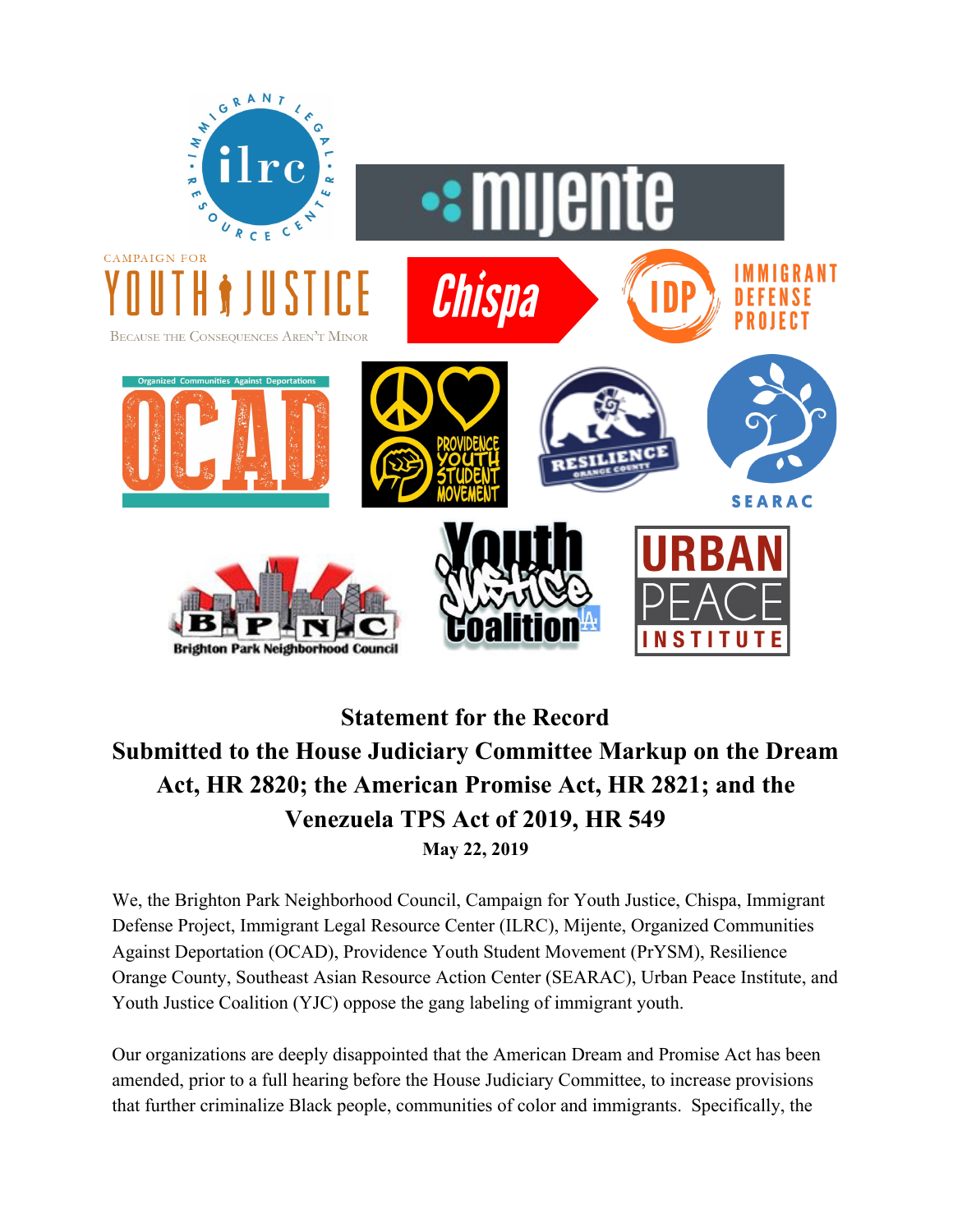new version of the bill excludes youth who have been labeled as gang affiliated by local police or ICE from consideration for the Dream Act.

We are racial justice, youth justice, immigrant and civil rights groups who have worked collectively for decades to challenge police gang suppression tactics such as injunctions, street harassment and surveillance, and gang databases.

Recently, many of us shared our outrage when the nominee for ICE Director Mark Morgan stated that he could tell whether a migrant child was a gang member by looking into their eyes.<sup>1</sup> There is little difference between the nominee's methods and the existing practices of ICE and local police when it comes to gang labeling. Getting stopped-and-frisked in a high-crime area, wearing a Chicago Bulls hat, or doodling the country code of El Salvador in a notebook: all evidence that police have used to label immigrant youth as gang affiliated. The vague definition also means that police use gang labeling as a proxy for old-fashion racial profiling, with Black and Latinx males composing more than 80% of any major city police department's gang list.<sup>2</sup>

We envision real protections for immigrant youth, TPS and DED holders and others who have been targeted by the current Administration. Unfortunately, the recent changes to these bills represent a troubling acquiescence to the racist rhetoric of the Trump Administration. We must speak out against any efforts to further vilify people of color and immigrant youth.<sup>3</sup> Moreover, the new bars in the Dream Act undermine decades of youth and criminal justice efforts. In addition to labeling people as gang affiliated, the bill now excludes Dream Act of 2019 applicants with juvenile adjudications (decisions from juvenile court) and those who are vaguely considered "public safety" threats. Applicants will face dozens of complicated and harsh barriers and bars to relief if they had contact with the criminal legal system. By using a "guilty

<sup>&</sup>lt;sup>1</sup> Ted Hesson, "Trump's pick for ICE director: I can tell which migrant children will become gang members by looking into their eyes, " Politico, May 2019, https://www.politico.com/story/2019/05/16/mark-morgan-eyesice-director-1449570.

<sup>2</sup> George Joseph, "The NYPD's Gang Policing Looks a Lot Like Stop-and-Frisk," City Lab, Feb. 2017, https://www.citylab.com/equity/2017/02/has-gang-policing-replaced-stop-and-frisk/517572/; Babe Howell, Gang Policing: The Post Stop-and-Frisk Justification for Profile-Based Policing, CUNY Law School (2015); Annie Sweeney, "Chicago police gang data collection faulted by city's inspector general as unchecked and unreliable," Chicago Tribune, Apr. 2019, https://www.chicagotribune.com/news/local/breaking/ct-met-chicago-police-gang -data-04112019-story.html.

<sup>&</sup>lt;sup>3</sup> As experts on gang databases, we would like to stress that the gang database exception to the bar, within the current version of the bill, is functionally useless. The provision fundamentally misunderstands how ICE and local police operate gang databases, which serve as data storage networks for police records. Since law enforcement store and share such police records in many other ways that are readily accessible to ICE, the limitation on the use of a gang tracking database as evidence of gang affiliation is extremely easy to circumvent. Moreover, the provision ignores the practical reality that many police department store gang-related data on information platforms where the primary purpose is not to track gang affiliation. For example, the Chicago "gang database" is "not a unified standalone system, as publicly perceived," but "...a patchwork of data systems, visualization tools, and computer applications" where the primary purpose of the systems is not the tracking gang information. *See* City of Chicago, Office of the Inspector General, Review of the Chicago Police Departments "Gang Database," April 2019, at 1.